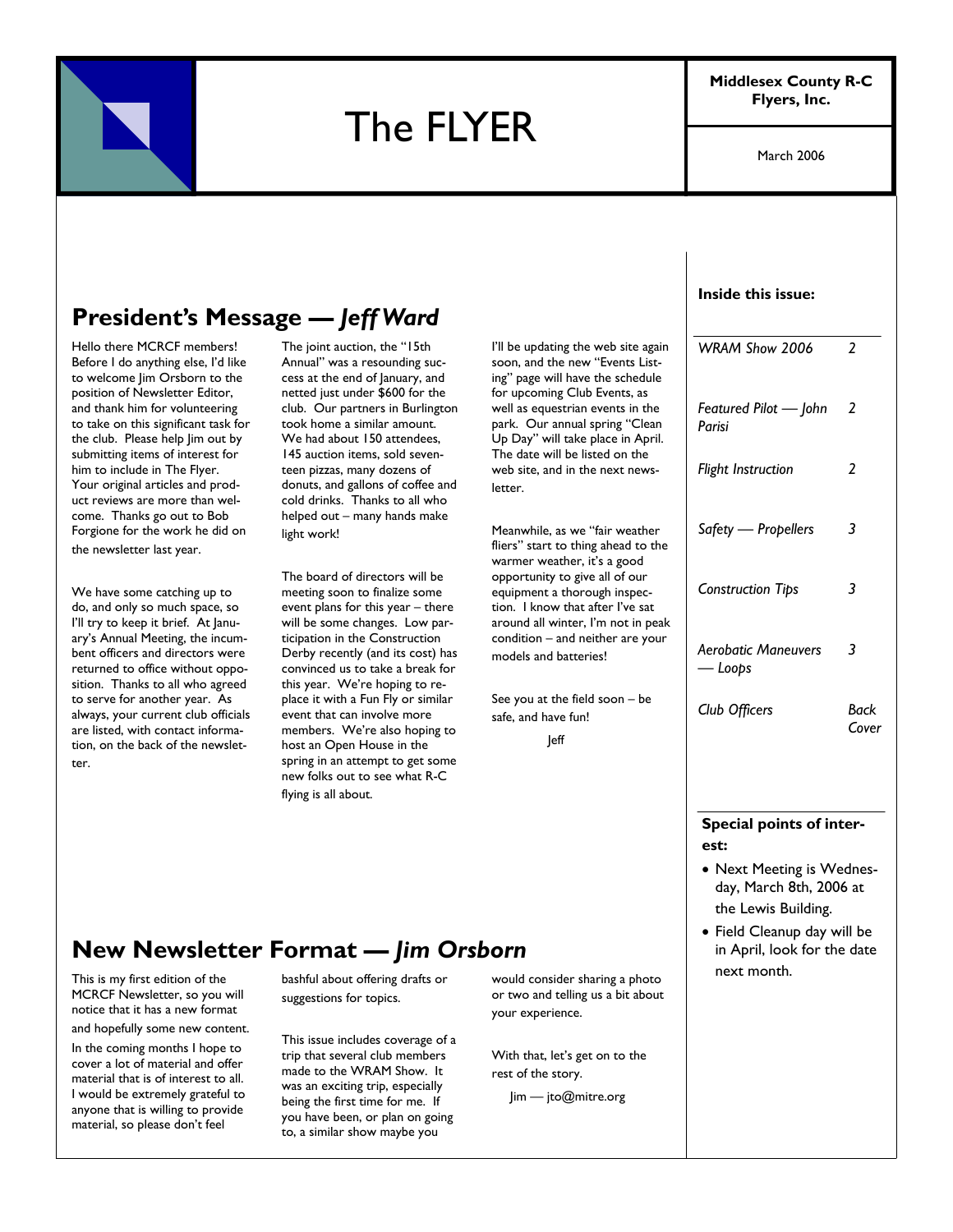

### Page 2 and 2 and 2 and 2 and 2 and 2 and 2 and 2 and 2 and 2 and 2 and 2 and 2 and 2 and 2 and 2 and 2 and 2 and 2 and 2 and 2 and 2 and 2 and 2 and 2 and 2 and 2 and 2 and 2 and 2 and 2 and 2 and 2 and 2 and 2 and 2 and 2



Jeff, Ray and John; front row balcony seats just before the doors opened to the public at the 2006 WRAM Show. (Photo by Jim Orsborn)



John Parisi with the model that he won at the MCRCF Annual Christmas party. (Photo by Jim Orsborn)

## **WRAM Show 2006**

The day began with a 5:00 alarm. With everything ready to go, I was out of the house and off to the designated meeting place the Sears Automotive parking lot at the Burlington Mall.

John Parisi drove, while Ray, Jeff and I were along for the ride. We stopped for Breakfast at Friendly's in CT and were at the WRAM show just before the gates opened at 10 AM.

With hundreds of people, 90% male, on the street, carrying big yellow Cub wings and strange fuselages, we were certain that we were in the right place. The entry fee was \$10, and we had

to wait about 15 minutes before they let us onto the show floor.

Big names like Bruckner, Futaba, and Zurich were there, but then Tower, JR and Yellow AC were not there. Most of the suppliers had product stacked to the ceiling, while a couple were limited to a few items and incomplete systems. Vendors that did have products were generally selling at about 10% below list, and some were offering free shipping on items that needed to be ordered. Batteries of all kinds and of every size were everywhere, as were Futaba servos, and OS engines.

I got a chance to talk with some IMAC and Pattern pilots. I also got a chance to see some new aircraft and try my skills at 3D flying on a flight simulator. The 3D electric with a brushless, Hacker motor was very interesting — but they were out of

stock on some of the pieces.

Besides all of the vendors, the show also featured a nice static display, a swap shop, and a small demo room where they had both car and 3D electric demos.

Jim Orsborn

## **Featured Pilot — John Parisi**

John is currently serving the club as our Vice President. He joined the club in 1999 and this will be his second year in this capacity. John first became interested in model airplanes …. Rumor is that John doesn't trust flying in the full scales after seeing and learning from first hand experience what can happen.

John was the winner of the grand door prize at our annual Christmas party last year; so the photo

is one of him getting in a flight during one of the rare "good flying days" we had this winter. John put a Saito 100 and Futaba 148 PCM radio in the bird.

John took advantage of our club Flight Instruction program when he first joined the club. Starting with a basic trainer, John was able to solo in about 3 months. From there he continued to progress on to more and more advanced planes. John is currently working on some basic 3D maneuvers including harrier, knife edge and hovers.

John has also moved on beyond the introductory radio and engine combinations. He is fond of 4-cycle engines and uses a couple of programmable radios from Futaba.

If you need some help, or a suggestion for your next plane, stop by and talk with John.



Sig Kadet LT-40 A "Best Choice" model for beginners interested in learning to fly through the MCRCF Flight Instruction Program.

## **Flight Instruction**

The MCRCF Flight Instruction committee is ready for another year. As Spring approaches, we're all hoping for better weather and the opportunity to get out and burn some fuel.

Sig Kadet LT-40s were out of stock for several months, but they have returned to the shelves at RCBuyers in NH. If you are a new flyer, or just interested in learning the hobby, this is THE model to look at for your first plane.

This plane, like any good trainer, has a big, flat bottom wing. The size makes it easier to see, and the .40 size engine makes it very economical.

The MCRCF offers free flight instruction through the services of volunteer instructors who will take the novice through the whole process of checking out your model and preparing you for your solo flight test. New members are encouraged to take advantage of this service.

For more information contact: Raymond Capobianco 28 Griffen Drive Wakefield, MA 01880 781-944-6056

**Just Solo'd:**  Dan Richards **Active Students, Dec/Jan:**  Walter Ackerman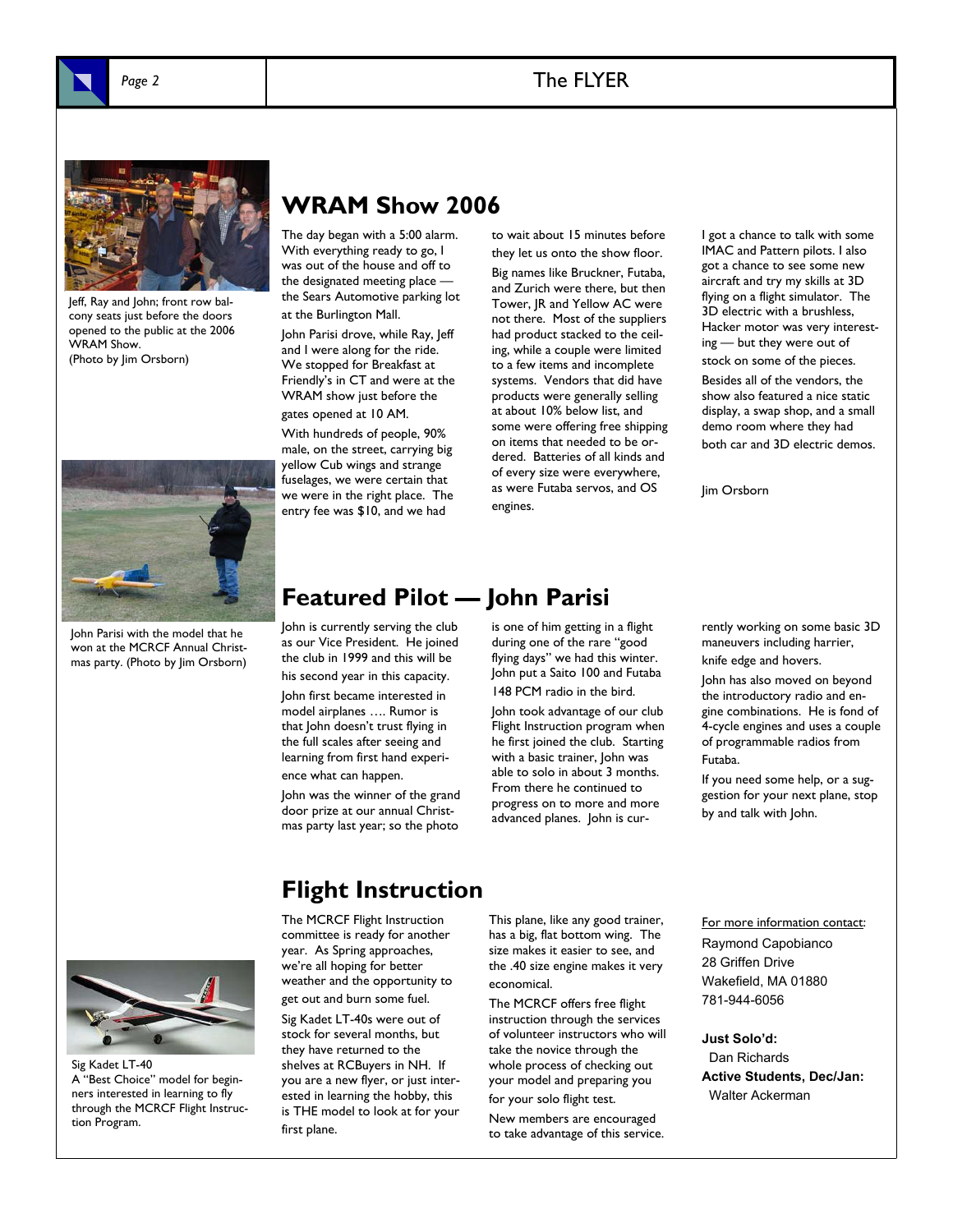## **Safety — Propellers**

I guess it has been said 1,000 times that a propeller is the most dangerous part of a model airplane. Even small ones attached to an electric motor are capable of inflicting serious injury.

#### **Stay behind your prop!**

This is just one suggestion that makes a whole lot of sense. You may need to get in front of the model to start the engine, but as soon as it is running, try to move behind the propeller as soon as possible.

While you are at it, make sure that NO ONE, especially children, spectators and other helpers are either in line with the

propeller's arc or in front of it. Ask them to stand clear, before you even begin to start the engine.

Here are a couple of general suggestions to help improve safety.

**Paint the tips** — Some of the smaller Master Screw props are all black and almost impossible to see. Use some White Enamel paint to mark the tips.

**Low Throttle** — When starting your engine, use a low throttle setting, not a high throttle.

**Don't Reach Over** — Walk behind the engine to remove the glow starter, don't reach over the spinning prop; especially if

you have not painted the tips so that you can see them!

**Nylon is better than Wood**  Yes the wooden props are subject to breaking much easier than the nylon props.

#### **Things Happen:**

Before I had solo'd, I was flying off the snow with a pair of skis and a pretty, wooden prop. A helper straightened my nose gear after a hard landing. We started the engine for the next flight and got it running nicely. When I picked up the model, the ski tip rose and it barely touched the tip of the prop; but the prop exploded, sending pieces everywhere along it's arc!



P-51 Mustang on static display at Barksdale AFB, LA Notice the yellow tips on each propeller blade. Even the big guys paint the tips to mark them as a safety hazard. (Photo by Jim Orsborn)

## **Construction Tips**

Got a neat construction tip? Let us know and we'll get it included in a coming article.

#### **Wing Mounting Techniques**

We were at the field recently, trying to help Walter with some flight instruction. Well the model (his new Kadet LT-40) was headed down the runway and just as it was about to lift off the ground, the bolt-on wing mount failed and the wing separated from the fuselage.

Within a matter of a few minutes (discounting the trip to RCBuyers for parts) the wing was remounted, but with a traditional dowel and rubber bands.

What we did was drill a hole and insert a 3/8" dowel through the fuselage. Actually there were two dowels, one just below the leading edge and the other just below the trailing edge. Because the accident ripped the nylon bolts through the wing, we also had to make some repairs to the wing as well.

The Kadet LT-40 uses the larger #47 rubber bands, and make sure you use at least 10 for a trainer; more if you are going to be doing aerobatics.

By the way, the wing mount failure started with the front and then ripped out the rear bolts.

*"Once you've started your engine, move behind the propeller as soon as possible."* 

## **Aerobatic Maneuvers — Loops**

So what was the first aerobatic maneuver that you tried? If you were like most new pilots, the first aerobatic maneuver that you tried was a loop — pull back all the way on the elevator, and keep pulling until the model goes over the top and comes out at the bottom. Pretty simple!

Well was it pretty? Are your loops really round and not oval? Can you do more than one and keep the loop in the same place?

Performing a really good loop is a fairly complex aerobatic maneuver and requires the use of all four channels on your radio.

**Throttle** — Start with about 2/3 and advance to full during the climb; but be prepared to back off to idle at the top and back to 2/3 during the final pull out.

**Ailerons** — The wings MUST be level before you start the loop, and are needed to counter any torque roll caused by the motor.

**Rudder** — The rudder is

needed to correct for any drift introduced by a cross wind. It will usually be a steady hold for the whole loop.

**Elevator** — Ah, that's the one that you started with, but to make your loops round, the amount of elevator pull will vary constantly. Start with a small amount, but keep pulling more as you climb. At the top you will be back to almost neutral as you "float" over the top. More pull is needed on the down side, then it's back to neutral at the end.



My Granddaughter's Art Work — Gramps learning to do five loops in a row. And the fine print says, "Why are

Remote control toys so much fun?"